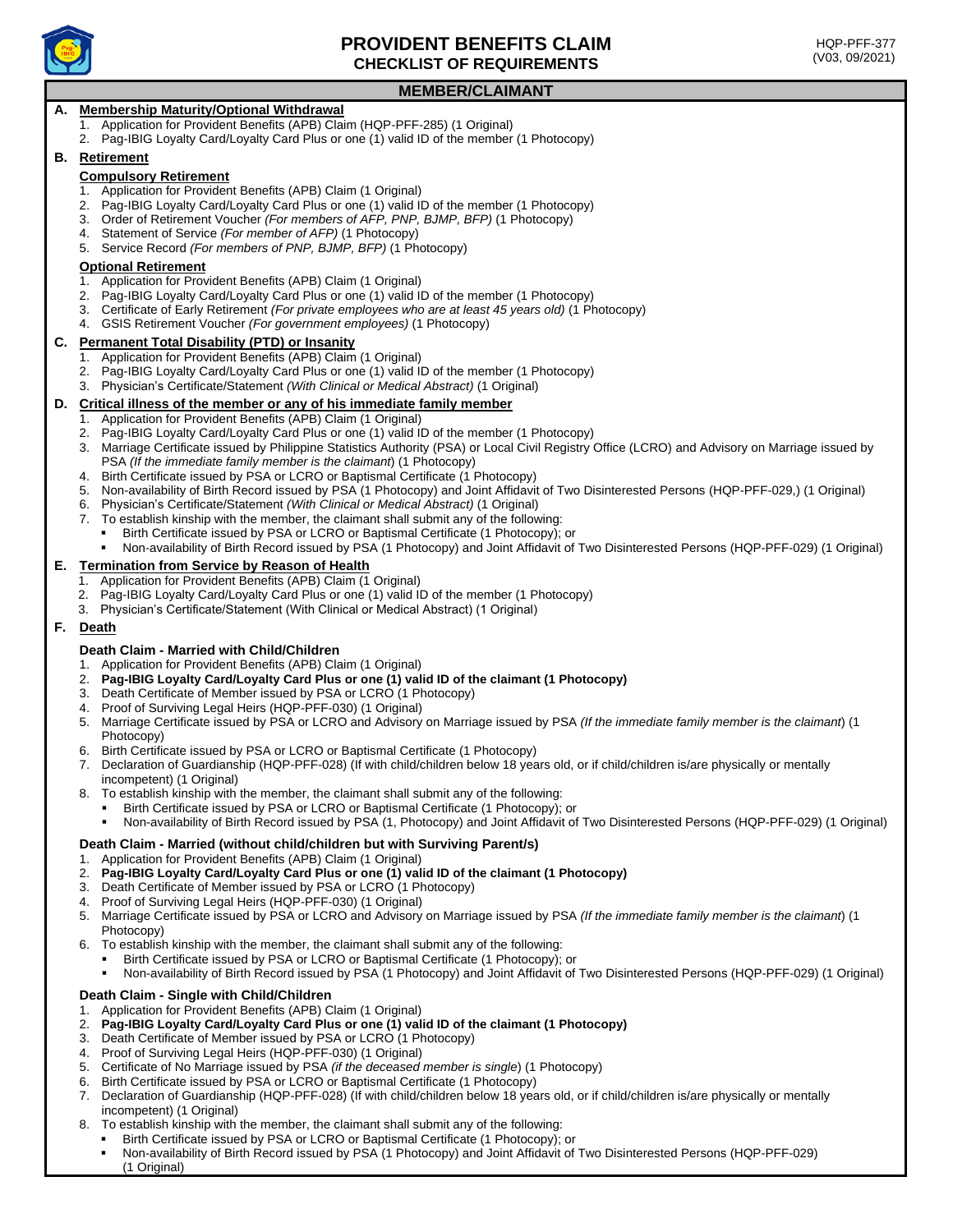

# **PROVIDENT BENEFITS CLAIM CHECKLIST OF REQUIREMENTS**

 HQP-PFF-377 (V03, 09/2021)

# **MEMBER/CLAIMANT**

# **Death Claim - Single (Without child/children with Surviving Parent/s)**

- 1. Application for Provident Benefits (APB) Claim (1 Original)
- 2. **Pag-IBIG Loyalty Card/Loyalty Card Plus or one (1) valid ID of the claimant (1 Photocopy)**
- 3. Death Certificate of Member issued by PSA or LCRO (1 Photocopy)
- 4. Proof of Surviving Legal Heirs (HQP-PFF-030) (1 Original)
- 5. Certificate of No Marriage issued by PSA *(if the deceased member is single*) (1 Photocopy)
- 6. To establish kinship with the member, the claimant shall submit any of the following:
	- Birth Certificate issued by PSA or LCRO or Baptismal Certificate (1 Photocopy); or
- Non-availability of Birth Record issued by PSA (1 Photocopy) and Joint Affidavit of Two Disinterested Persons (HQP-PFF-029) (1 Original)

#### **G. Permanent Departure from the Country**

- 1. Application for Provident Benefits (APB) Claim (1 Original)
- 2. Pag-IBIG Loyalty Card/Loyalty Card Plus or one (1) valid ID of the member (1 Photocopy)
- 3. Passport with Immigrant Visa/Residence Visa/Settlement Visa (1 Photocopy)
- 4. Declaration of Intention to Depart from the Philippines Permanently (HQP-PFF-031) (No need to submit if already based abroad) (1 Original)

#### **H. Expatriates**

- 1. Application for Provident Benefits (APB) Claim (1 Original)
- 2. Passport (1 Photocopy)
- 3. Alien Employment Permit issued by the Department of Labor and Employment (DOLE) (1 Photocopy)

#### **I. Modified Pag-IBIG II**

- 1. Application for Provident Benefits (APB) Claim (1 Original)
- 2. Pag-IBIG Loyalty Card/Loyalty Card Plus or one (1) valid ID of the member (1 Photocopy)

## **IMPORTANT**

- 1. For retirement purposes, valid IDs must reflect the member's date of birth. If the valid IDs do not reflect the date of birth, submit any of the following:
	- Birth Certificate of Member issued by Philippine Statistics Authority (PSA) or Local Civil Registry Office (LCRO) or Baptismal Certificate
- Non-availability of Birth Record issued by PSA and Joint Affidavit of Two Disinterested Persons
- 2. In all instance, wherein:
	- a. *Photocopies are submitted, the original document must be presented for authentication.*
	- b. *Discrepancies are noted in public documents submitted; Affidavit of Two Disinterested Persons is required for submission.*
	- c. *Discrepancies in Pag-IBIG Remittances, a certification that includes remittances by the respective employers is required.*
	- d. *Gaps in membership contribution are noted (due to LWOP, suspension, dismissal, etc.), Statement of Service (For members of AFP) or Service Record (For Members of PNP, BJMP, BFP) is required.*
- 3. For documents *(e.g. Birth Certificate, Marriage Certificate, Death Certificate, etc.) issued abroad:*
	- a. If the issuing country is a member of The Hague Apostille Convention, the documents must be apostillized by the concerned apostillization *authority/officer.*
	- b. If not, the said document/s should be duly certified by the Philippine Consulate General/ Philippine Embassy in the country where the document was *issued.*
- 4. *In case one/any of the legal heirs waived all the rights and interest on the Provident Benefits Claim proceeds in favor of another person, a notarized Waiver of Rights (HQP-PFF-032) shall be required.*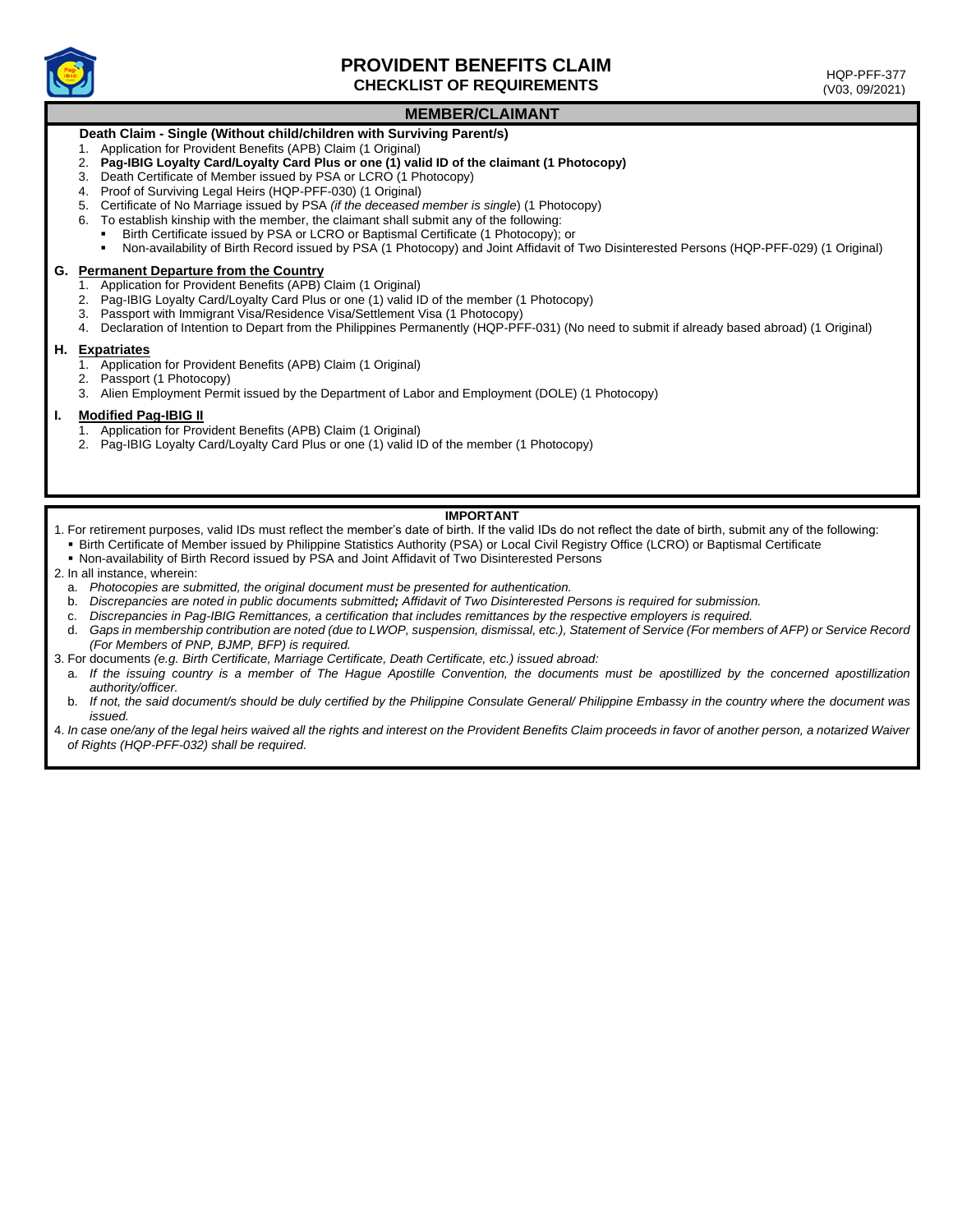

# **PROVIDENT BENEFITS CLAIM CHECKLIST OF REQUIREMENTS**

# **FILING THROUGH A REPRESENTATIVE**

# **A. Membership Maturity/Optional Withdrawal**

- 1. Application for Provident Benefits (APB) Claim (HQP-PFF-285) (1 Original)
- 2. Authorization Letter (1 Original)
- 3. Valid ID of both parties (1 Photocopy)

### **B. Retirement**

### **Compulsory Retirement**

- 1. Application for Provident Benefits (APB) Claim (1 Original)
- 2. Authorization Letter (1 Original)
- 3. Valid ID of both parties (1 Photocopy)
- 4. Order of Retirement Voucher *(For members of AFP, PNP, BJMP, BFP)* (1 Photocopy)
- 5. Statement of Service *(For members of AFP)* (1 Photocopy)
- 6. Service Record *(For members of PNP, BJMP, BFP)* (1 Photocopy)

### **Optional Retirement**

- 1. Application for Provident Benefits (APB) Claim (1 Original)
- 2. Authorization Letter (1 Original)
- 3. Valid ID of both parties (1 Photocopy)
- 4. Certificate of Early Retirement *(For private employees who are at least 45 years old)* (1 Photocopy)
- 5. GSIS Retirement Voucher *(For government employees)* (1 Photocopy)

### **C. Permanent Total Disability (PTD) or Insanity**

- 1. Application for Provident Benefits (APB) Claim (1 Original)
- 2. Authorization Letter (1 Original)
- 3. Valid ID of both parties (1 Photocopy)
- 4. Physician's Certificate/Statement *(With Clinical or Medical Abstract)* (1 Original)

### **D. Critical illness of the member or any of his immediate family member**

- 1. Application for Provident Benefits (APB) Claim (1 Original)
- 2. Authorization Letter (1 Original)
- 3. Valid ID of both parties (1 Photocopy)
- 4. Marriage Certificate issued by Philippine Statistics Authority (PSA) or Local Civil Registry Office (LCRO) and Advisory on Marriage issued by PSA *(If the immediate family member is the claimant*) (1 Photocopy)
- 5. Birth Certificate issued by PSA or LCRO or Baptismal Certificate (1 Photocopy)
- 6. Non-availability of Birth Record issued by PSA (1 Photocopy) and Joint Affidavit of Two Disinterested Persons (HQP-PFF-029) (1 Original)
- 7. Physician's Certificate/Statement *(With Clinical or Medical Abstract)* (1 Original)
- 8. To establish kinship with the member, the claimant shall submit any of the following:
	- Birth Certificate issued by PSA or LCRO or Baptismal Certificate (1 Photocopy); or
	- Non-availability of Birth Record issued by PSA (1 Photocopy) and Joint Affidavit of Two Disinterested Persons (HQP-PFF-029) (1 Original)

### **E. Termination from Service by Reason of Health**

- 1. Application for Provident Benefits (APB) Claim (1 Original)
- 2. Authorization Letter (1 Original)
- 3. Valid ID of both parties (1 Photocopy)
- 4. Physician's Certificate/Statement *(With Clinical or Medical Abstract)*(1 Original)

## **F. Death**

### **Death Claim - Married with Child/Children**

- 1. Application for Provident Benefits (APB) Claim (1 Original)
- 2. Authorization Letter (1 Original)
- 3. Valid ID of both parties (1 Photocopy)
- 4. Death Certificate of Member issued by PSA or LCRO (1 Photocopy)
- 5. Proof of Surviving Legal Heirs (HQP-PFF-030) (1 Original)
- 6. Marriage Certificate issued by PSA or LCRO and Advisory on Marriage issued by PSA *(If the immediate family member is the claimant*) (1 Photocopy)
- 7. Birth Certificate issued by PSA or LCRO or Baptismal Certificate (1 Photocopy)
- 8. Declaration of Guardianship (HQP-PFF-028) (If with child/children below 18 years old, or if child/children is/are physically or mentally incompetent) (1 Original)
- 9. To establish kinship with the member, the claimant shall submit any of the following:
	- Birth Certificate issued by PSA or LCRO or Baptismal Certificate (1 Photocopy); or
		- Non-availability of Birth Record issued by PSA (1 Photocopy) and Joint Affidavit of Two Disinterested Persons (HQP-PFF-029) (1 Original)

### **Death Claim - Married (without child/children but with Surviving Parent/s)**

- 1. Application for Provident Benefits (APB) Claim (1 Original)
- 2. Authorization Letter (1 Original)
- 3. Valid ID of both parties (1 Photocopy)
- 4. Death Certificate of Member issued by PSA or LCRO (1 Photocopy)
- 5. Proof of Surviving Legal Heirs (HQP-PFF-030) (1 Original)
- 6. Marriage Certificate issued by PSA or LCRO and Advisory on Marriage issued by PSA *(If the immediate family member is the claimant*) (1 Photocopy)
- 7. To establish kinship with the member, the claimant shall submit any of the following:
	- Birth Certificate issued by PSA or LCRO or Baptismal Certificate (1 Photocopy); or
	- Non-availability of Birth Record issued by PSA (1 Photocopy) and Joint Affidavit of Two Disinterested Persons (HQP-PFF-029) (1 Original)